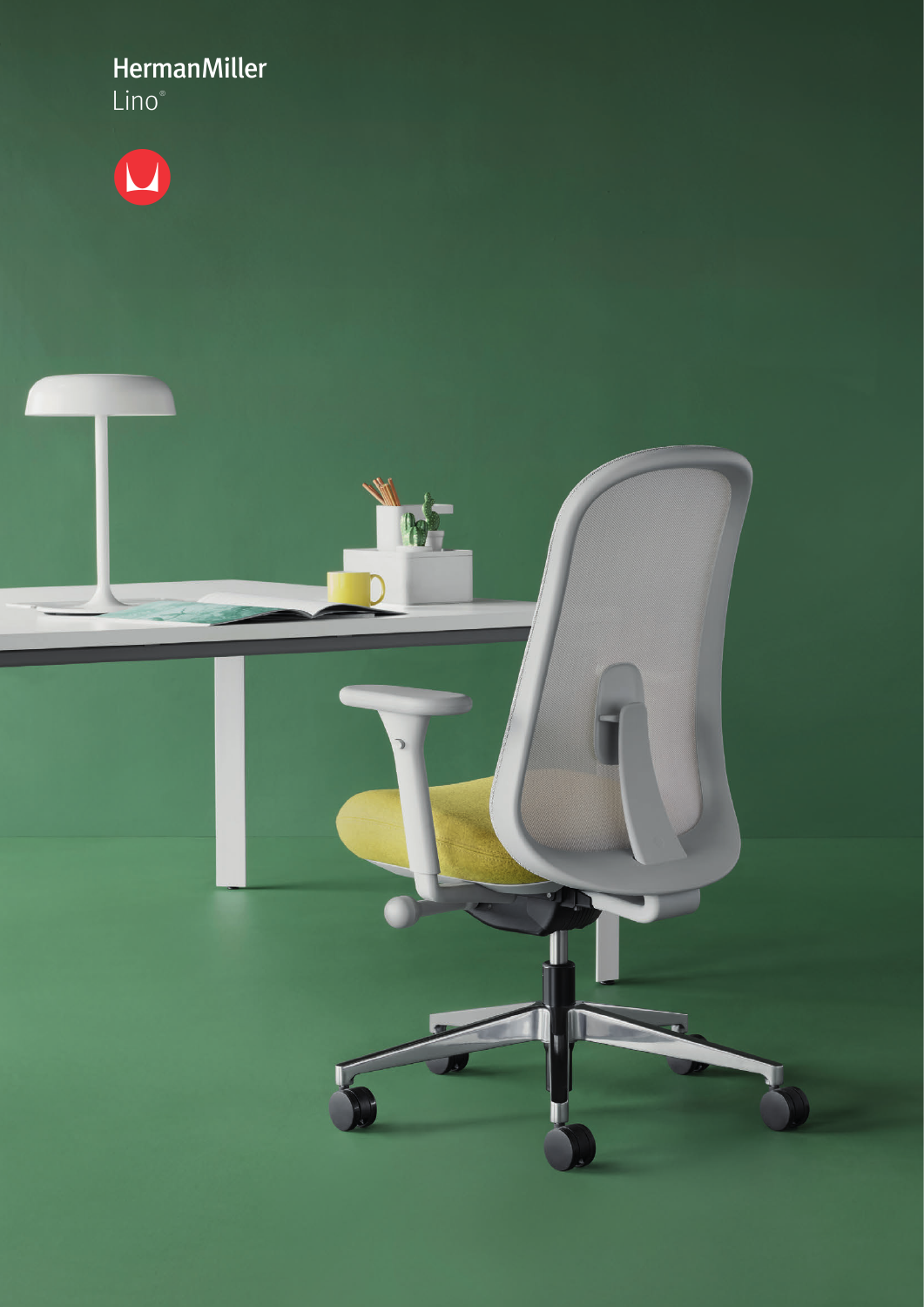# At the nexus of comfort and value



#### **Lino** Designed by Sam Hecht and Kim Colin

Lino brings scientifically backed comfort and a wide range of aesthetic options to your workplace or home. Charged with designing a high-performance work chair at an exceptional value, awardwinning designers Hecht and Colin found inspiration in constraint. Thanks to their design prowess and our ergonomic expertise –

including our patented PostureFit technology – Lino joins our portfolio of high-performance work chairs. At Herman Miller, we think everyone should enjoy good design and comfort while they work, and Lino helps make that possibility a reality.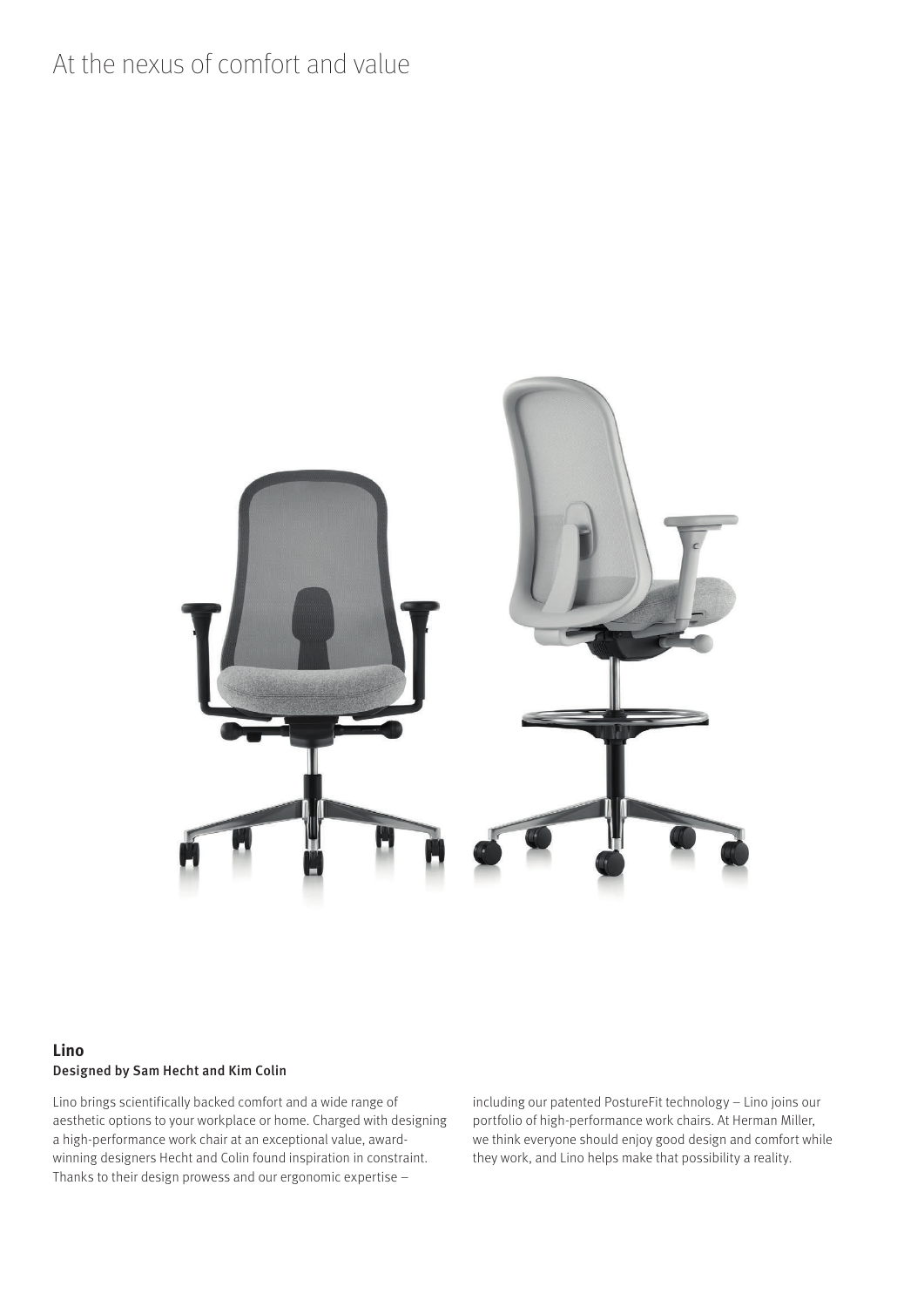### **Performance**

Leaning on more than 50 years of Herman Miller's industry-leading research and design, Lino holds the same DNA as the rest of our performance work chairs, offering each person balanced movement and dynamic fit. Its contoured seat works together with its highperformance suspension to give you total spinal support, and the breathable suspension features integrated lumbar support thanks to a composite of different thread tensions.

## **Design**

Lino marries the design expertise of Sam Hecht and Kim Colin to the comfort you'd expect from a Herman Miller task chair. It has been made to our highest quality standards and rigorously engineered, tooled, and tested. That attention to detail is also apparent in the chair's minimal environmental impact. Lino is backed by our 12-year, 3-shift warranty.



Lino's proprietary Duo suspension material features three breathable zones of varying tension to provide thoracic, lumbar, and sacral support.



Customise your Lino Chair by choosing between a Black or Mineral frame, six different suspension colours, and a large variety of upholstery options. For the base, choose a colour that matches the frame or, for a sleeker look, turn to polished aluminium.